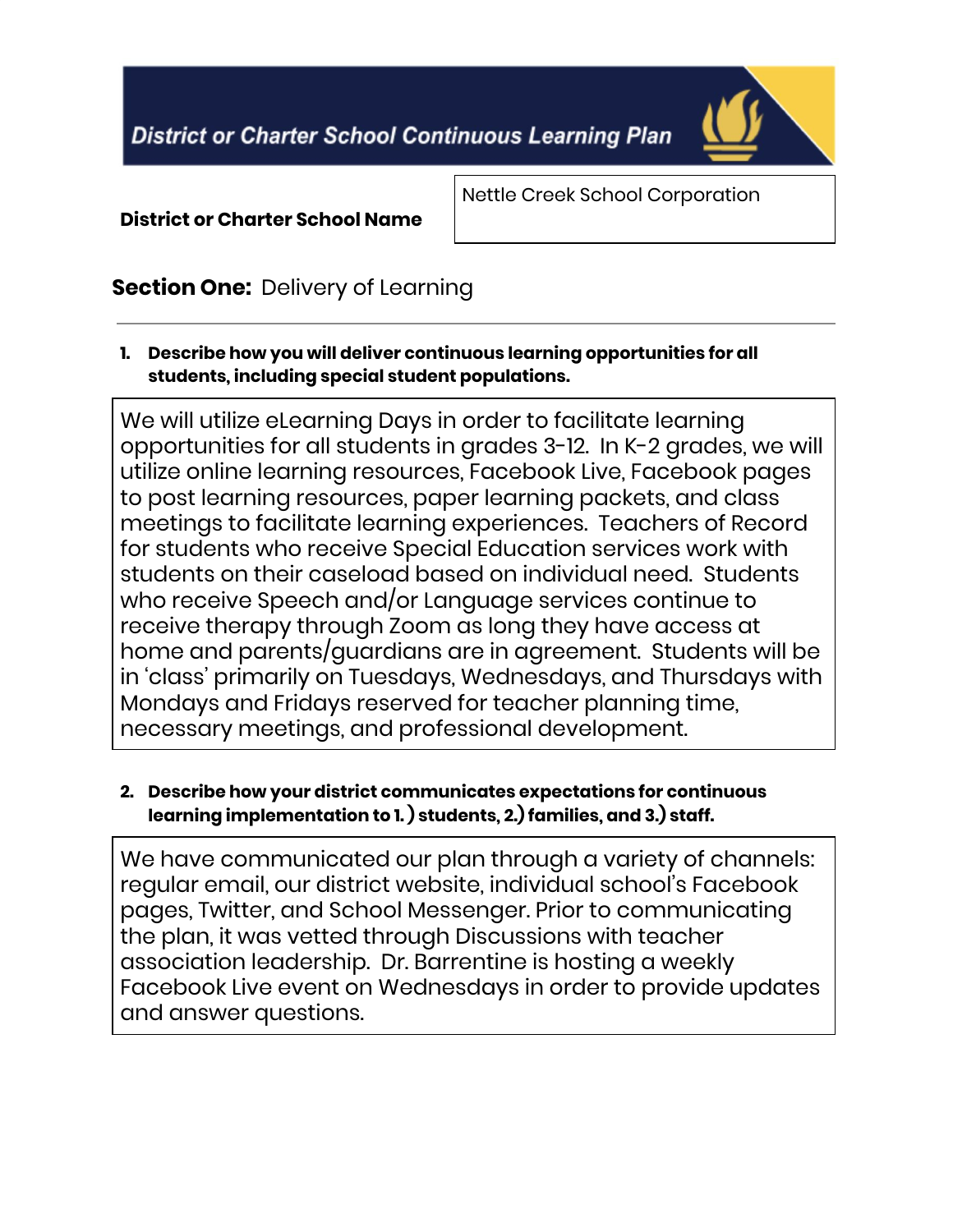**3. Describe student access to academic instruction, resources, and supports during continuous learning.**

Our students in grades 3-12 all have Chromebooks, and our school utilizes Google Classroom. Our teachers are available during eLearning Days from 8 a.m.-3 p.m., and they are available on 'waiver' days by appointment. Even though we aren't requiring it, our teachers are really available at all times. When students email a teacher, a teacher readily responds.

### **4. What equipment and tools are available to staff and students to enable your continuous learning plan? Please list.**

Teachers have been provided with Chromebooks and use a variety of online sites depending on what they're teaching and utilizing. However, students have Chromebooks, PowerSchool, Google Drive, and Google Classroom. Teachers and students are also utilizing Zoom and Facebook Live in order to interact with students for instructional and tutorial purposes.

# **5. Describe how educators and support staff are expected to connect with students and families on an ongoing basis.**

Teachers at all levels have a homeroom/advisor-advisee group that they have had all year. Teachers are expected to check in with their group once a week to ensure that students have the resources and support they need in order to succeed. Schools are expected to keep an ongoing document with a list of any students who have not kept consistent communication with teachers so that school officials can follow up when necessary. If there are resources that a student needs, and the teacher is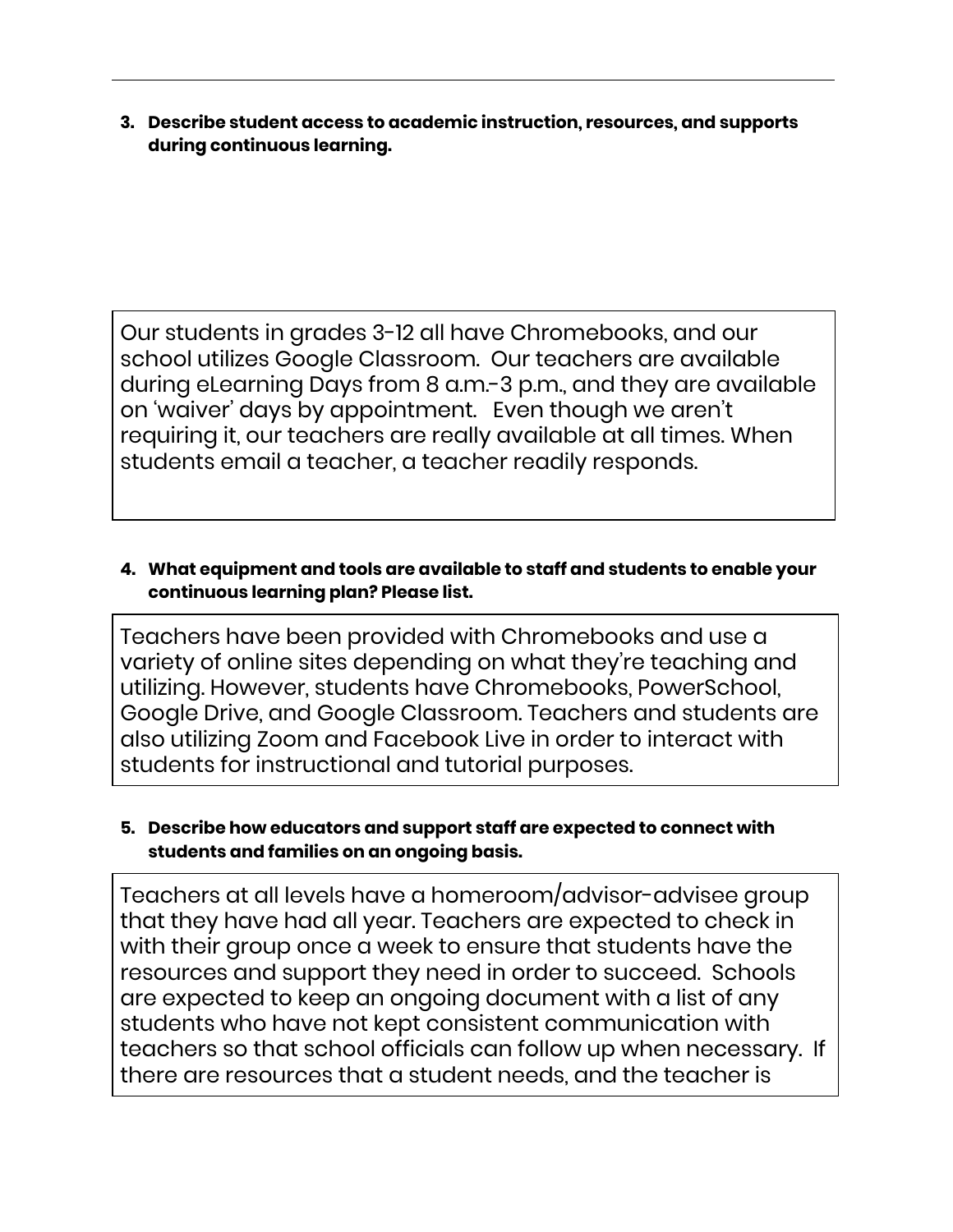unable to meet that need, then the teacher knows to contact the school's principal, guidance counselor, or the superintendent.

### **6. Describe your method for providing timely and meaningful academic feedback to students.**

While the feedback isn't as timely, our teachers will be providing both quantitative and qualitative feedback to our students in order to continue to progress academically, socially, and emotionally. Teachers will provide feedback through Google Classroom, through Zoom meetings, through one-on-one consultations, and through written feedback. Teachers also use popular apps such as Remind as Classtag to provide feedback.

# **Section Two:** Achievement and Attendance

**7. Does your continuous learning plan provide an avenue for students to earn high school credits? If so, describe the approach.**

Yes. Students are expected to continue to progress through the curriculum as guided by the teacher. Based on feedback from student progress, teachers will make adjustments to the curriculum to ensure that students are mastering the most essential standards for the course.

# **8. Describe your attendance policy for continuous learning.**

By default, students are counted as present. Attendance will be adjusted based on whether or not students are meeting assignment and class participation requirements.

### **9. Describe your long-term goals to address skill gaps for the remainder of the school year.**